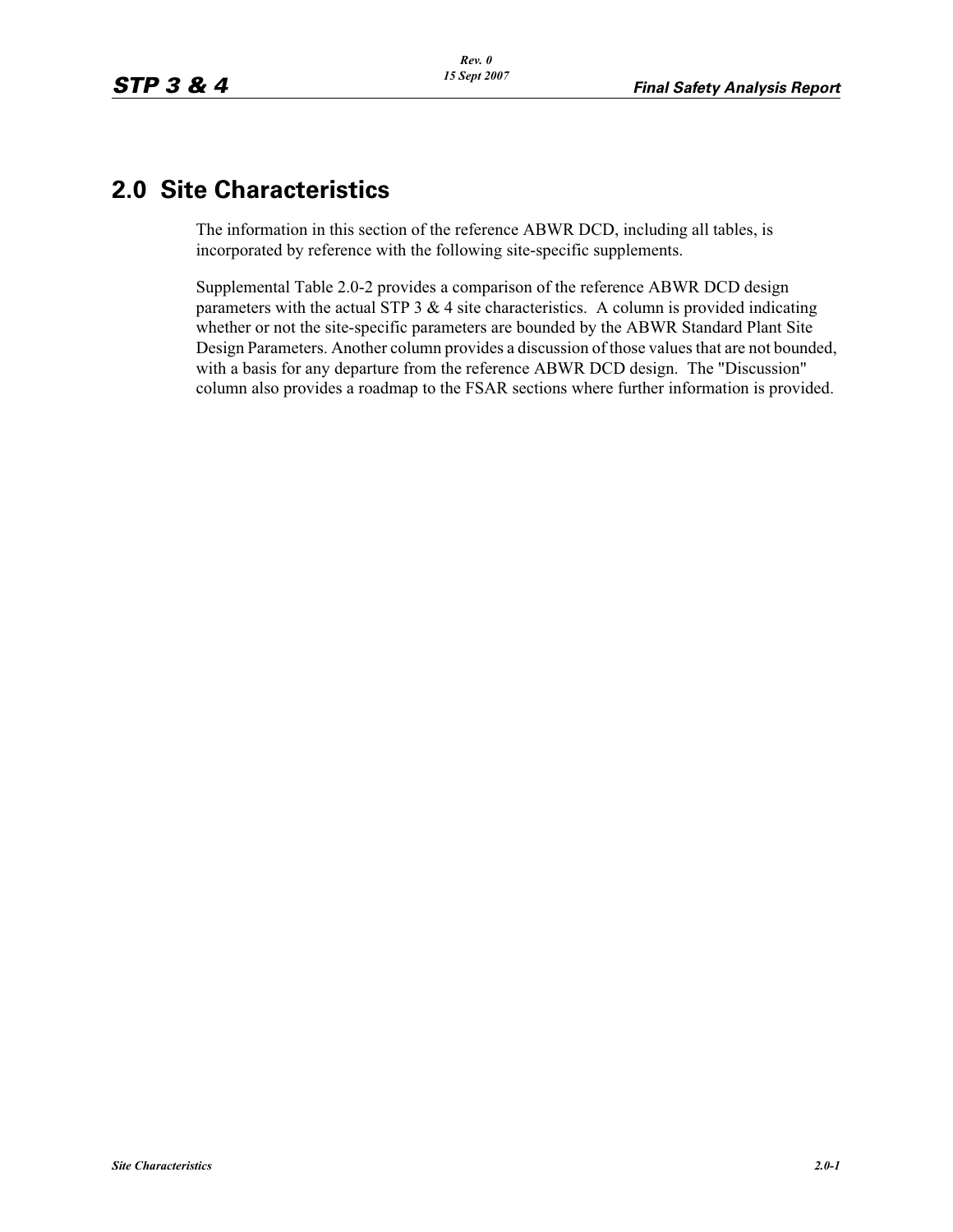| Table 2.0-2 Comparison of ABWR Standard Plant Site Design Parameters and<br>STP 3 & 4 Site Characteristics | <b>Discussion</b><br>Bounded<br>(Yes/No)<br>STP 3 & 4 Site Characteristics<br><b>ABWR Standard Plant Site Design</b><br>Parameters | Further information on maximum groundwater level is<br>provided in Subsection 2.4S.12.<br>Yes<br>$> 61.0$ cm (2 ft) below grade.<br>61.0 cm (2 ft) below grade | Further information on extreme winds is provided in<br>Subsection 2.3S.1<br>Yes<br>(125 mph/134 mph) for 3-second wind gust<br>201 km/h/215 km/h<br>Per Section 3.3.1.1, the reference ABWR<br>50-year/100-year wind velocity (3-second<br>DCD basic wind speed corresponds to a<br>177 km/h [1] /197 km/h [2]<br>$(126 \text{ mph}/140 \text{ mph})$<br>203 km/h/225 km/h<br>Basic Wind Speed:<br>wind gust) of: |
|------------------------------------------------------------------------------------------------------------|------------------------------------------------------------------------------------------------------------------------------------|----------------------------------------------------------------------------------------------------------------------------------------------------------------|-------------------------------------------------------------------------------------------------------------------------------------------------------------------------------------------------------------------------------------------------------------------------------------------------------------------------------------------------------------------------------------------------------------------|
|                                                                                                            | Subject                                                                                                                            | Ground Water<br>Maximum<br>evel.                                                                                                                               | Extreme Wind                                                                                                                                                                                                                                                                                                                                                                                                      |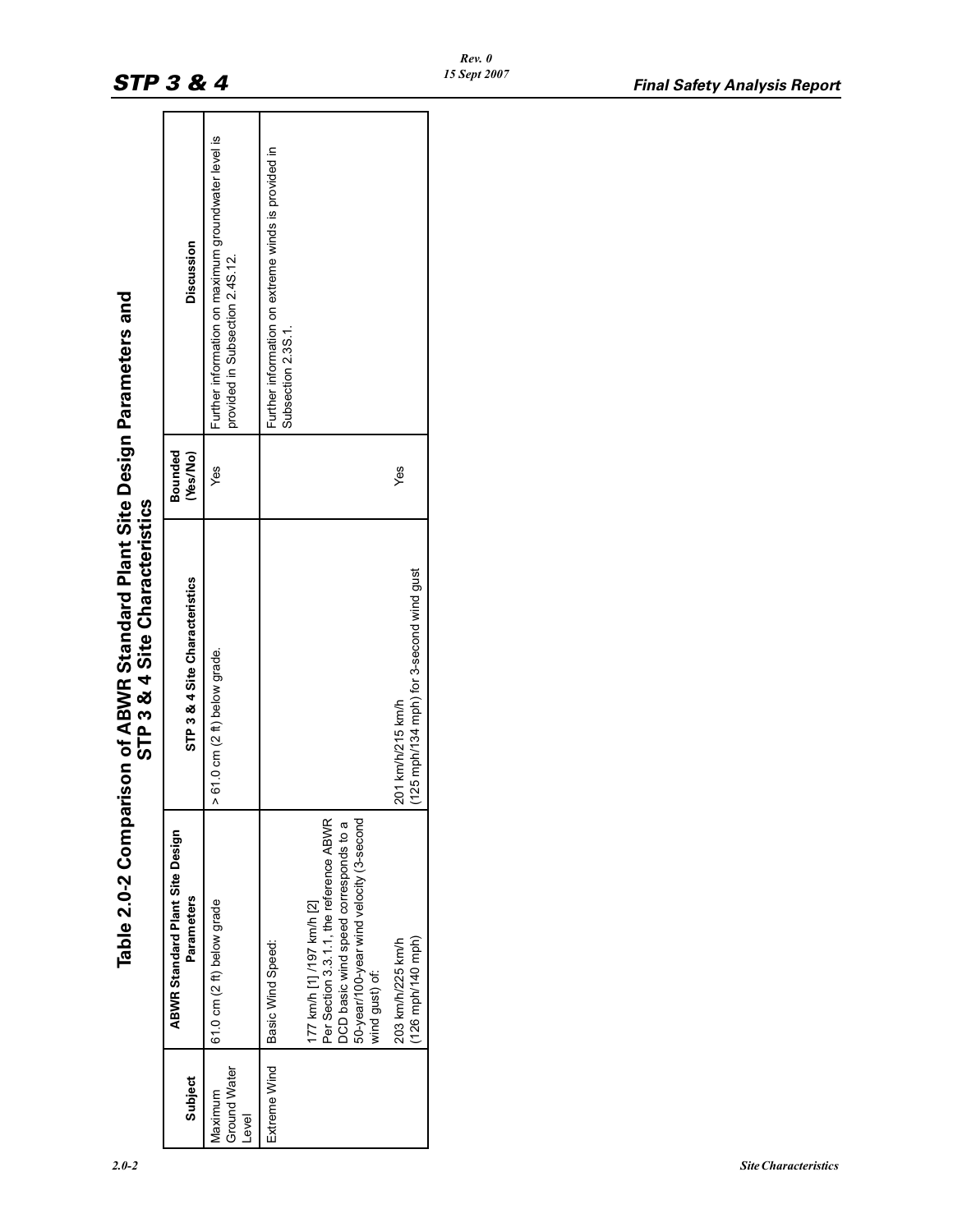*Site Characteristics 2.0-3*

|                                            | Table 2.0-2 Comp                                     | arison of ABWR Standard Plant Site Design Parameters and<br>STP 3 & 4 Site Characteristics (Continued) |                     |                                                                                                                                                                                                                                                                                                                                                                                                                                                                                                                            |
|--------------------------------------------|------------------------------------------------------|--------------------------------------------------------------------------------------------------------|---------------------|----------------------------------------------------------------------------------------------------------------------------------------------------------------------------------------------------------------------------------------------------------------------------------------------------------------------------------------------------------------------------------------------------------------------------------------------------------------------------------------------------------------------------|
| Subject                                    | <b>ABWR Standard Plant Site Design</b><br>Parameters | STP 3 & 4 Site Characteristics                                                                         | Bounded<br>(Yes/No) | Discussion                                                                                                                                                                                                                                                                                                                                                                                                                                                                                                                 |
| Maximum Flood<br>(or Tsunami)<br>Level [8] | 30.5 cm (1 ft) below grade                           | 414.5 cm (13.6 ft) above nominal plant grade                                                           | $\frac{1}{2}$       | This level is due to breach of the Main Cooling Reservoir<br>level is 47.6 ft (1450.8 cm) above MSL (MSL NVGD29).<br>(MCR) resulting in a flood level of approximately 13.6 ft<br>As discussed in Subsection 2.4S.4, the maximum flood<br>components (SSCs) are designed for or protected from<br>(414.5 cm) above nominal plant grade, which is 34 ft<br>this flooding event by watertight doors to prevent the<br>STP 3 & 4 safety-related structures, systems, and<br>$(1036.3 \text{ cm})$ MSL (see STP DEP T1 5.0-1). |
|                                            |                                                      |                                                                                                        |                     | entry of water into the Reactor Buildings and Control<br>requirements due to the maximum flood level are<br>Buildings in case of a flood. Flooding protection<br>discussed in Section 3.4                                                                                                                                                                                                                                                                                                                                  |
|                                            |                                                      |                                                                                                        |                     | In addition, an external flooding PRA analyses for STP 3<br>& 4 concluded that the risk from external flooding is<br>acceptably low as discussed in Section 19R.                                                                                                                                                                                                                                                                                                                                                           |
| Tornado                                    | Maximum Tornado Wind Speed:<br>483 km/h (300 mph)    | 322 km/h (200 mph)                                                                                     | Yes                 | Further information on tornado parameters is provided in<br>Subsection 2.3S.1                                                                                                                                                                                                                                                                                                                                                                                                                                              |
|                                            | Maximum Rotational Speed:<br>386 km/h (240 mph)      | 257 km/h (160 mph)                                                                                     | Yes                 |                                                                                                                                                                                                                                                                                                                                                                                                                                                                                                                            |
|                                            | Translational Velocity:<br>97 km/h (60 mph)          | 64 km/h (40 mph)                                                                                       | Yes                 |                                                                                                                                                                                                                                                                                                                                                                                                                                                                                                                            |
|                                            | 45.7 m (150 ft)<br>Radius:                           | 45.7m (150 ft)                                                                                         | Yes                 |                                                                                                                                                                                                                                                                                                                                                                                                                                                                                                                            |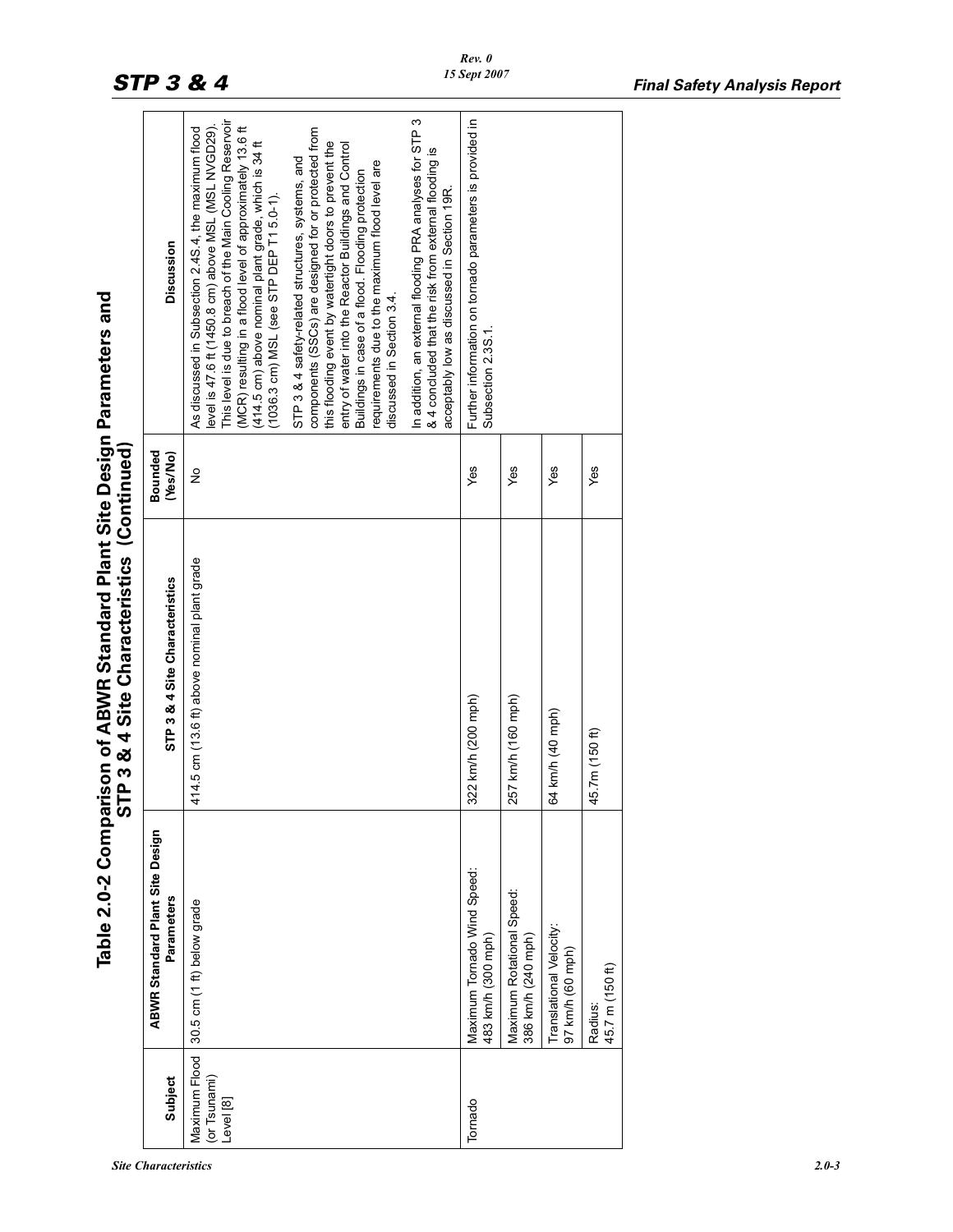| le 2.0-2 Comparison of ABWR Standard Plant Site Design Parameters | STP 3 & 4 Site Characteristics (Continued) |
|-------------------------------------------------------------------|--------------------------------------------|
|                                                                   |                                            |

|                                    | Table 2.0-2 Compari                                  | ison of ABWR Standard Plant Site Design Parameters and<br><b>TP 3 &amp; 4 Site Characteristics (Continued)</b><br>5                            |                     |                                                                                                                    |
|------------------------------------|------------------------------------------------------|------------------------------------------------------------------------------------------------------------------------------------------------|---------------------|--------------------------------------------------------------------------------------------------------------------|
| Subject                            | <b>ABWR Standard Plant Site Design</b><br>Parameters | STP 3 & 4 Site Characteristics                                                                                                                 | Bounded<br>(Yes/No) | <b>Discussion</b>                                                                                                  |
|                                    | Maximum Pressure Drop:<br>13.827 kPaD (2.0 psi)      | 2 kPaD (0.9 psi)<br>ဖ                                                                                                                          | Yes                 |                                                                                                                    |
|                                    | 8.277 kPa/s (1.2 psi/sec)<br>Rate of Pressure Drop:  | 8 kPa/sec (0.4 psi/sec)<br>$\mathbf{\Omega}$                                                                                                   | Yes                 |                                                                                                                    |
|                                    | Missile Spectra:<br>Spectrum   [4]                   | STP site is enveloped by the maximum tornado<br>wind speed corresponding to a probability of<br>x 10 <sup>-'</sup> per year 483 km/h (300 mph) | Yes                 | Further information on missile spectra is provided in<br>Subsections 3.5.1.4.                                      |
| Precipitation (for<br>Roof Design) | Maximum Rainfall Rate:                               |                                                                                                                                                |                     | maximum rainfall rate is 50.3 cm/h (19.8 in/hr), which<br>As discussed in Subsection 2.4S.2, the site-specific     |
|                                    | 49.3 cm/h (19.4 in/hr) [3]                           | 50.3 cm/h (19.8 in/hr)                                                                                                                         | $\frac{1}{2}$       | exceeds the DCD standard plant site design parameter<br>see STP DEP T1 5.0-1).                                     |
|                                    |                                                      |                                                                                                                                                |                     | determining the structural loading conditions for roof<br>The maximum rainfall rate is used as one factor in       |
|                                    |                                                      |                                                                                                                                                |                     | design. A review of the reference ABWR DCD Tier 2<br>Appendices 3H.1, 3H.2, and 3H.3, indicates that               |
|                                    |                                                      |                                                                                                                                                |                     | standard ABWR Seismic Category I structures have<br>roofs without parapets or parapets with scuppers to            |
|                                    |                                                      |                                                                                                                                                |                     | precipitation cannot accumulate. Appendix 3H.6 states<br>supplement roof drains so that large inventories of       |
|                                    |                                                      |                                                                                                                                                |                     | that the roof of the site-specific Seismic Category                                                                |
|                                    |                                                      |                                                                                                                                                |                     | designed without parapets so that excessive ponding of<br>structures (i.e. reactor service water pump houses) are  |
|                                    |                                                      |                                                                                                                                                |                     | water cannot occur. Therefore, the 1 cm/hr exceedance<br>in maximum rainfall rate will not result in a substantial |
|                                    |                                                      |                                                                                                                                                |                     | increase in the roof design loading; and therefore, will not<br>affect the design of these structures.             |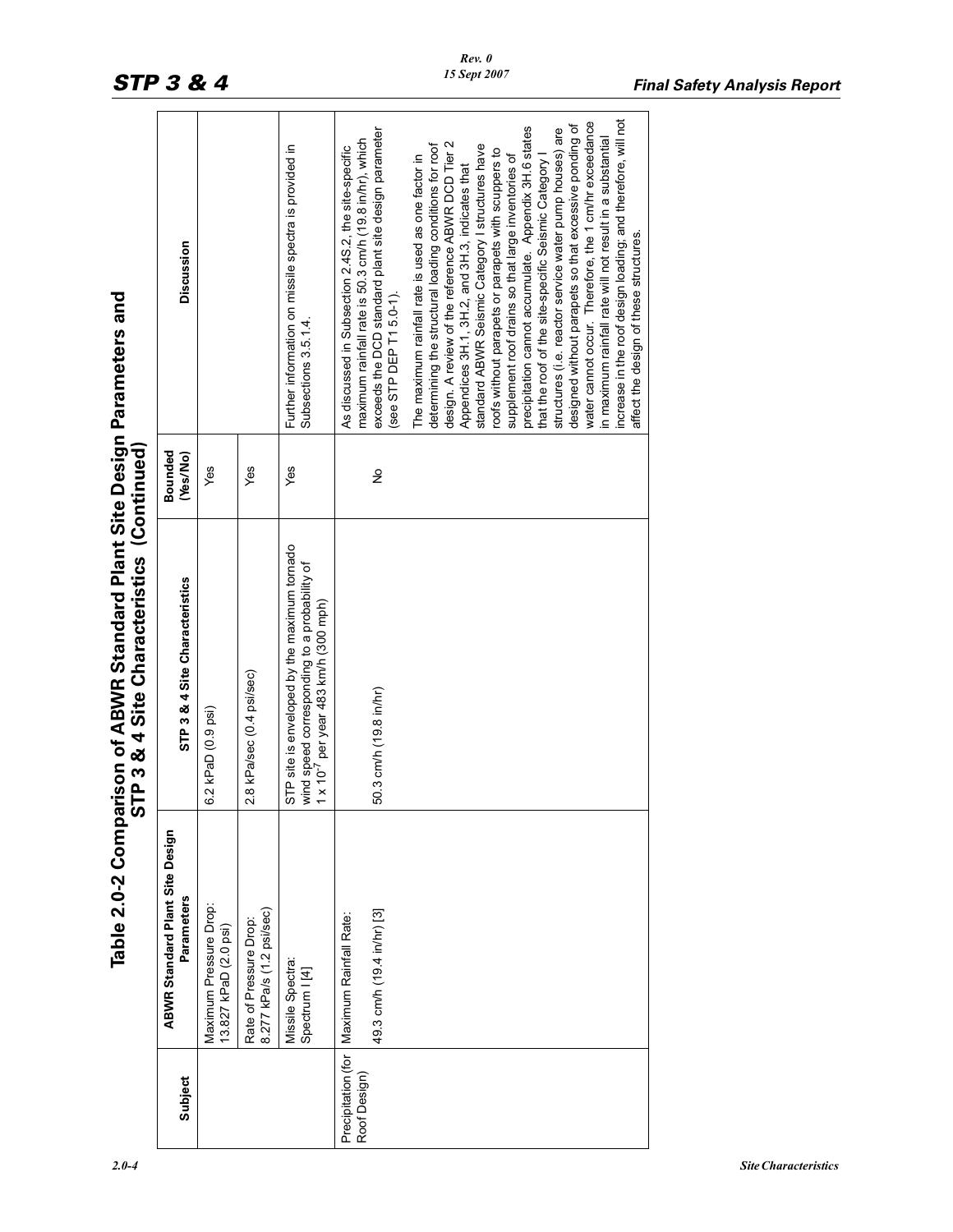| <b>Site Characteristics</b> | $2.0 - 5$ |
|-----------------------------|-----------|
|-----------------------------|-----------|

|                |                                                        | Table 2.0-2 Comparison of ABWR Standard Plant Site Design Parameters and<br>STP 3 & 4 Site Characteristics (Continued) |                     |                                                                                                                                                                                                                                                                                                         |
|----------------|--------------------------------------------------------|------------------------------------------------------------------------------------------------------------------------|---------------------|---------------------------------------------------------------------------------------------------------------------------------------------------------------------------------------------------------------------------------------------------------------------------------------------------------|
| Subject        | <b>ABWR Standard Plant Site Design</b><br>Parameters   | STP 3 & 4 Site Characteristics                                                                                         | Bounded<br>(Yes/No) | Discussion                                                                                                                                                                                                                                                                                              |
|                | Maximum Snow Load:                                     |                                                                                                                        |                     | Further information on maximum snow load is provided in<br>Subsection 2.3S.1.                                                                                                                                                                                                                           |
|                | 2.394 kPa (50 psf)                                     | (100-year return snow pack)<br>0 kPa (0 psf)                                                                           | Yes                 |                                                                                                                                                                                                                                                                                                         |
| Ambient Design |                                                        | 1% Exceedance Values                                                                                                   |                     | The maximum dry-bulb temperature in combination with                                                                                                                                                                                                                                                    |
| Temperature    | 37.8°C (100°F) dry-bulb<br>Maximum:                    | 32.8°C (91°F) dry-bulb [9]                                                                                             | Yes                 | (enthalpy of the air) that is used as design input for HVAC<br>coincident wet-bulb temperature provides the state point<br>system design to determine cooling loads. The 1%                                                                                                                             |
|                | 25°C (77°F) wet-bulb<br>(coincident)<br>Maximum:       | 26.3°C (79.3°F) wet-bulb<br>(coincident) [9]                                                                           | ş                   | bounded by the 1% exceedance ABWR state point (see<br>exceedance STP site-specific state point value is not<br>STP DEP T1 5.0-1).                                                                                                                                                                       |
|                | 26.7°C (80°F) wet-bulb<br>(non-coincident)<br>Maximum: | 27.3°C (81.2°F) wet-bulb<br>(non-coincident)                                                                           | $\frac{1}{2}$       | Section 9.4, the Control Building HVAC, Reactor Building<br>Based on a review of the reference ABWR DCD Tier 2<br>Secondary Containment HVAC, and Reactor Building                                                                                                                                      |
|                | $-23.3^{\circ}$ C $(-9.9^{\circ}F)$<br>Minimum:        | $2.1^{\circ}$ C (35.8 $^{\circ}$ F)                                                                                    | Yes                 | of 46°C. This temperature corresponds to the ABWR 0%<br>designed for an outdoor summer maximum temperature<br>Safety Related Electrical Equipment HVAC systems are                                                                                                                                      |
|                |                                                        | 0% Exceedance Values (Historical limit)                                                                                |                     | exceedance value. The ABWR 0% exceedance state                                                                                                                                                                                                                                                          |
|                | 46.1°C (115°F) dry-bulb<br>Maximum:                    | 43°C (1094°F) dry-bulb                                                                                                 | Yes                 | point and the 1% exceedance state point. Therefore, the<br>point bounds the STP site-specific 0% exceedance state<br>reference ABWR DCD cooling loads calculated based on                                                                                                                               |
|                | 26.7°C (80°F) wet-bulb<br>(coincident)<br>Maximum      | 24°C (75.2°F) wet-bulb (coincident)                                                                                    | Yes                 | HVAC systems are bounding. Therefore, the change in<br>1% exceedance wet bulb temperature has no adverse<br>Reactor Building Safety Related Electrical Equipment<br>Reactor Building Secondary Containment HVAC, and<br>0% exceedance values for Control Building HVAC,<br>mpact on these HVAC systems. |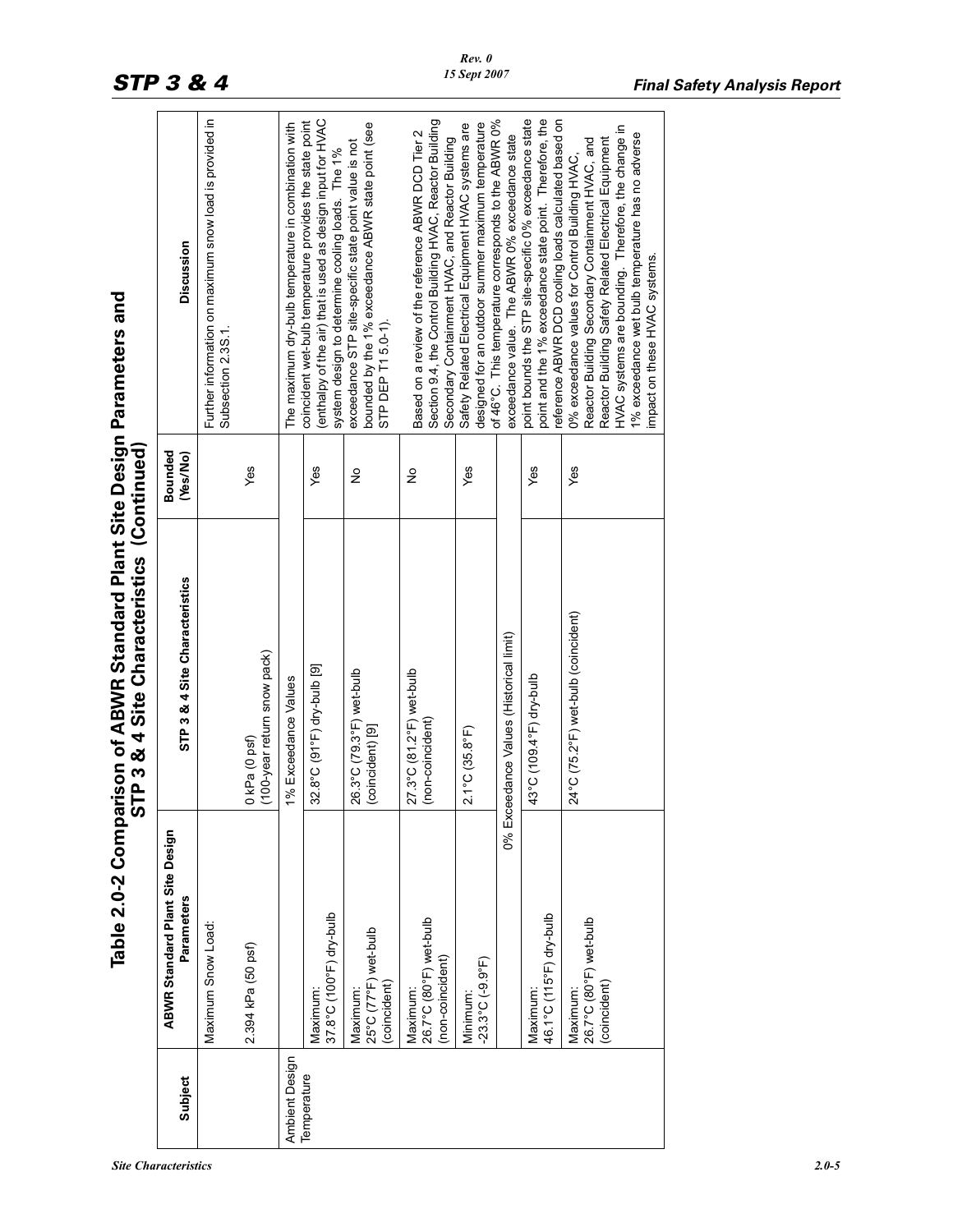| Discussion<br>STP 3 & 4 Site Characteristics (Continued)<br>Bounded<br>(Yes/No)<br>STP 3 & 4 Site Characteristics | Management systems, and the Radwaste Building HVAC<br>The Radwaste Building, some of the Radwaste<br>$\frac{1}{2}$<br>29.1°C (84.4°F) wet-bulb (non-coincident) | systems have been redesigned. Further details of these<br>The Radwaste Building HVAC systems are STP specific<br>temperatures and the revised HVAC design is compliant<br>changes can be found in Chapter 11 and Chapter 9.4.<br>and have been designed to STP site-specific ambient<br>with STP 3&4 Characteristics.<br>Yes | However, the calculated 30-day and 24-hour consecutive<br>been determined to be less than the DCD non-coincident<br>evaporative coolers. In the case of STP 3 & 4, this value<br>The UHS cooling tower long-term cumulative evaporation<br>temperatures not being bounded have no adverse impact<br>coincident wet-bulb temperatures on an hourly basis are<br>is an hourly data point. The site-specific maximum non-<br>for the postulated LOCA case has been evaluated using<br>The maximum non-coincident wet-bulb is used as input<br>weather data. The UHS basin water temperature has<br>maximum non-coincident wet-bulb temperatures have<br>not bounded by the reference ABWR site parameters.<br>the STP site-specific worst-case 30 consecutive day<br>weather data. Thus, the 0% exceedance and 1%<br>been evaluated using the worst one-day (24 hour)<br>for short-term performance of cooling towers and<br>exceedance values for non coincident wet-bulb<br>hourly value (see STP DEP T1 5.0-1).<br>on the STP 3 & 4 UHS analysis. | Further information on minimum static bearing capacity is<br>provided in Subsection 2.5S.4.<br>Yes<br>Minimum bearing capacity 718.20 kPa (15,000 psf)<br>(gross pressure) with average settlements up to 7.0 |
|-------------------------------------------------------------------------------------------------------------------|-----------------------------------------------------------------------------------------------------------------------------------------------------------------|------------------------------------------------------------------------------------------------------------------------------------------------------------------------------------------------------------------------------------------------------------------------------------------------------------------------------|---------------------------------------------------------------------------------------------------------------------------------------------------------------------------------------------------------------------------------------------------------------------------------------------------------------------------------------------------------------------------------------------------------------------------------------------------------------------------------------------------------------------------------------------------------------------------------------------------------------------------------------------------------------------------------------------------------------------------------------------------------------------------------------------------------------------------------------------------------------------------------------------------------------------------------------------------------------------------------------------------------------------------------------------------|---------------------------------------------------------------------------------------------------------------------------------------------------------------------------------------------------------------|
|                                                                                                                   |                                                                                                                                                                 | $-12.2^{\circ}$ C (10°F)                                                                                                                                                                                                                                                                                                     |                                                                                                                                                                                                                                                                                                                                                                                                                                                                                                                                                                                                                                                                                                                                                                                                                                                                                                                                                                                                                                                   | inches                                                                                                                                                                                                        |
| <b>ABWR Standard Plant Site Design</b><br>Parameters                                                              | 27.2°C (81°F) wet-bulb<br>(non-coincident)<br>Maximum                                                                                                           | 40°C (-40°F)<br>Minimum:                                                                                                                                                                                                                                                                                                     |                                                                                                                                                                                                                                                                                                                                                                                                                                                                                                                                                                                                                                                                                                                                                                                                                                                                                                                                                                                                                                                   | Minimum Static Bearing Capacity:<br>718.20 kPa (15,000 psf) [5]                                                                                                                                               |
| Subject                                                                                                           |                                                                                                                                                                 |                                                                                                                                                                                                                                                                                                                              |                                                                                                                                                                                                                                                                                                                                                                                                                                                                                                                                                                                                                                                                                                                                                                                                                                                                                                                                                                                                                                                   | Soil Properties                                                                                                                                                                                               |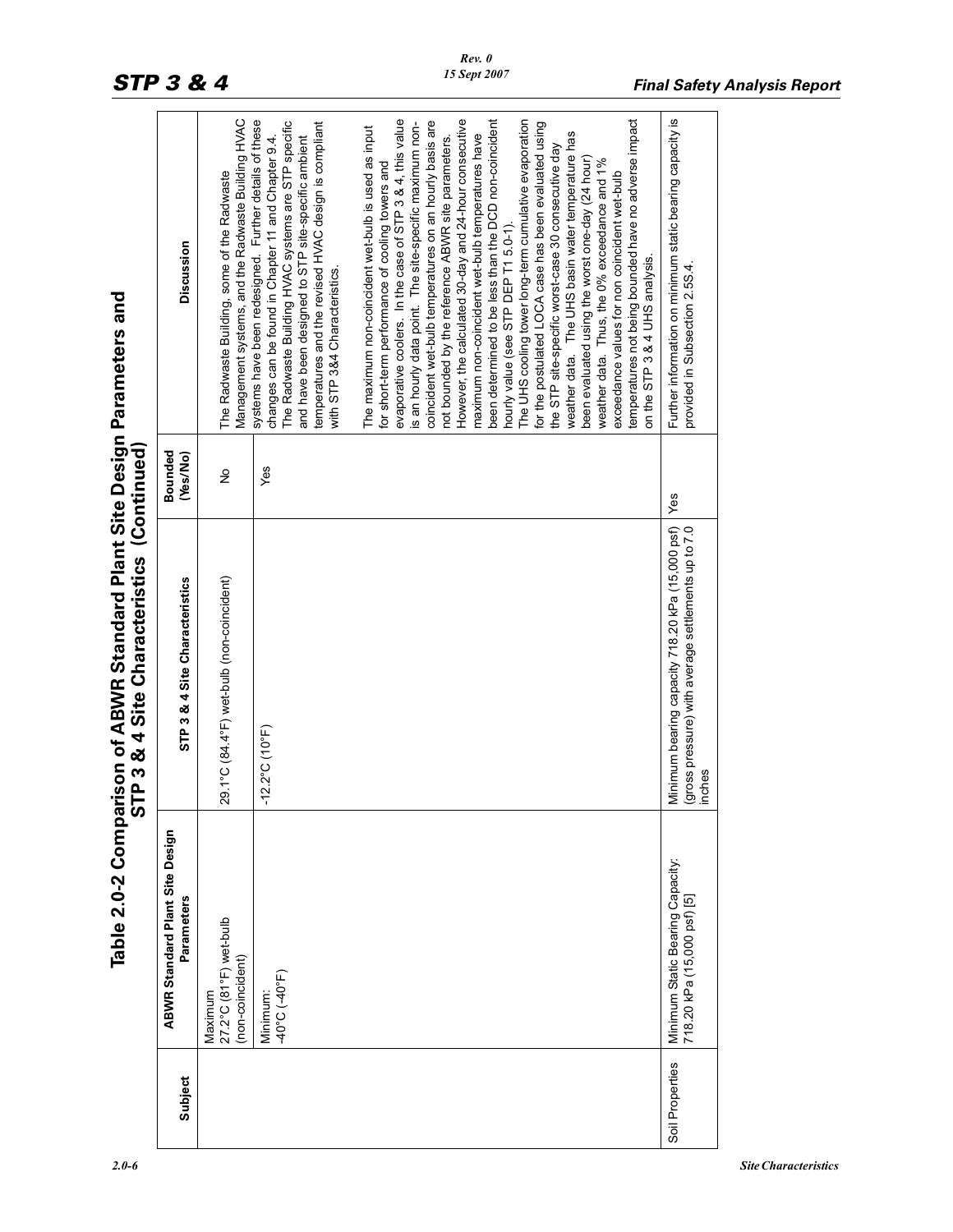| $\angle 0$ - |
|--------------|
|              |

| le 2.0-2 Comparison of ABWR Standard Plant Site Design Parameters and<br>STP 3 & 4 Site Characteristics (Continue |
|-------------------------------------------------------------------------------------------------------------------|
|-------------------------------------------------------------------------------------------------------------------|

|                                                                                                               | <b>Discussion</b>                                    | Further information on minimum shear wave velocity<br>provided in Subsection 2.5S.4.7 | Further information on liquefaction potential is provided<br>n Subsection 2.5S 4.8 |                                                                      | Further information on the GMRS calculation of PGA is<br>provided in Subsection 2.5S.2.6. | Further information on the SSE Response Spectra with<br>site-specific GMRS is provided in Subsection 2.5S.2.6. | 2.5S.2 as input to the seismic analysis of the site specific<br>histories consistent with the GMRS defined in Subsection<br>See Appendix 3H.6 for discussion of site-specific time<br>structures. |
|---------------------------------------------------------------------------------------------------------------|------------------------------------------------------|---------------------------------------------------------------------------------------|------------------------------------------------------------------------------------|----------------------------------------------------------------------|-------------------------------------------------------------------------------------------|----------------------------------------------------------------------------------------------------------------|---------------------------------------------------------------------------------------------------------------------------------------------------------------------------------------------------|
|                                                                                                               | Bounded<br>(Yes/No)                                  | Yes                                                                                   |                                                                                    | Yes                                                                  | Yes                                                                                       | yes                                                                                                            | Ï                                                                                                                                                                                                 |
| <b>Inison of ABWR Standard Plant Site Design Parameters and</b><br>STP 3 & 4 Site Characteristics (Continued) | STP 3 & 4 Site Characteristics                       | STP 4-379 m/s (1243 fl/sec)<br>STP 3-381 m/s (1250 ft/sec)                            |                                                                                    | None                                                                 | Ground Mean Response Spectra<br>(GMRS) PGA: 0.09g                                         | GMRS developed per RG 1.208                                                                                    |                                                                                                                                                                                                   |
| Table 2.0-2 Compa                                                                                             | <b>ABWR Standard Plant Site Design</b><br>Parameters | Minimum Shear Wave Velocity:<br>305 m/s (1000 ft/sec) [6]                             | Liquefaction Potential:                                                            | None at plant site resulting from site<br>specific SSE ground motion | SSE Peak Ground Acceleration<br>(PGA): 0.30g [7]                                          | SSE Response Spectra:<br>per RG 1.60                                                                           | Envelope SSE Response Spectra<br>SSE Time History:                                                                                                                                                |
|                                                                                                               | Subject                                              |                                                                                       |                                                                                    |                                                                      | Seismology                                                                                |                                                                                                                |                                                                                                                                                                                                   |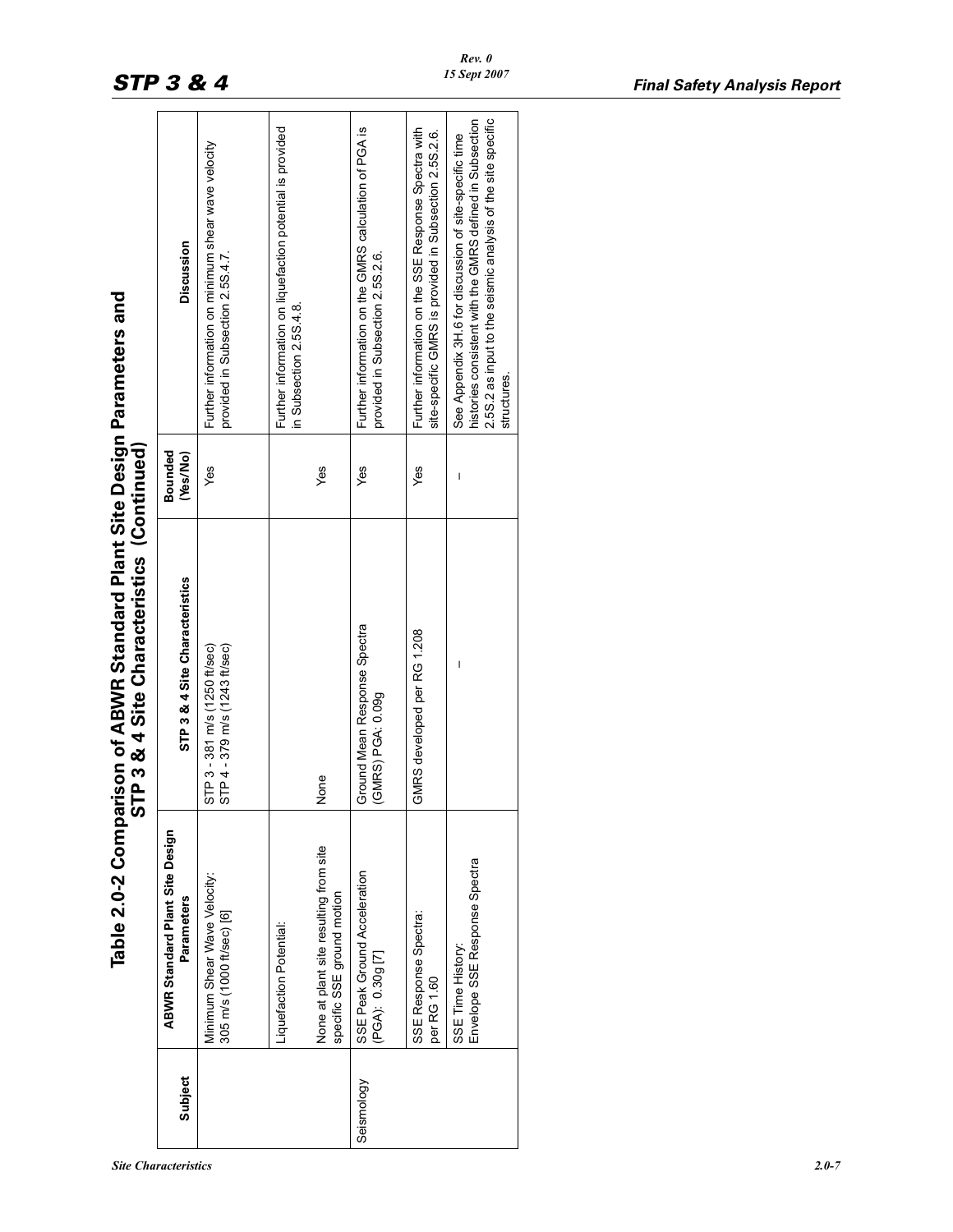| fable 2.0-2 Comparison of ABWR Standard Plant Site Design Parameters and | STP 3 & 4 Site Characteristics (Conti |
|--------------------------------------------------------------------------|---------------------------------------|

|                             |                                                                  | ኃ                                                                                      |                     |                                                                                                                                                                                                                                                                                                                                                                                                                                                                                                                                                                                                                                                                                                                                                                                                                                                                                                                                                                                                                                                                                                                                                                                                                                                                                                                                                                             |  |
|-----------------------------|------------------------------------------------------------------|----------------------------------------------------------------------------------------|---------------------|-----------------------------------------------------------------------------------------------------------------------------------------------------------------------------------------------------------------------------------------------------------------------------------------------------------------------------------------------------------------------------------------------------------------------------------------------------------------------------------------------------------------------------------------------------------------------------------------------------------------------------------------------------------------------------------------------------------------------------------------------------------------------------------------------------------------------------------------------------------------------------------------------------------------------------------------------------------------------------------------------------------------------------------------------------------------------------------------------------------------------------------------------------------------------------------------------------------------------------------------------------------------------------------------------------------------------------------------------------------------------------|--|
| Subject                     | <b>ABWR Standard Plant Site Design</b><br>Parameters             | STP 3 & 4 Site Characteristics                                                         | Bounded<br>(Yes/No) | Discussion                                                                                                                                                                                                                                                                                                                                                                                                                                                                                                                                                                                                                                                                                                                                                                                                                                                                                                                                                                                                                                                                                                                                                                                                                                                                                                                                                                  |  |
| Hazards in Site<br>Vicinity | Site Proximity Missiles and Aircraft:<br>$\leq 10^{-7}$ per year | Aircraft hazard 1.16 x 10 <sup>-7</sup> per year<br>Vissiles - None<br>Site Proximity: | $\frac{1}{2}$       | aircraft accident analysis, the estimated aircraft hazard of<br>the number of operations along the nearest airway to the<br>to determine the potential number of operations along the<br>most commercial and military aircraft will fly point-to-point<br>the STP site was conservatively estimated at 1.16 x 10 <sup>-7</sup><br>as discussed in Subsection 2.2S.2.7.2. When estimating<br>meets the intent of the criteria specified in RG 1.206 and<br>STP site (V-70), the number of operations at each of the<br>International Airport (the terminal points of airway V-70)-<br>were equally divided among the airways for each airport<br>No other hazards in the STP site vicinity were identified<br>1.16 x 10 <sup>-7</sup> is within the order of magnitude of 10 <sup>-7</sup> and<br>under new Federal Aviation Administration regulations,<br>An evaluation of the aircraft hazards that could impact<br>Flight Rules or Instrument Flight Rules condition and<br>since general aviation aircraft mainly fly under Visual<br>V-70 airway. This is a very conservative assumption<br>that could approach a frequency of 10 <sup>-7</sup> per year as<br>Thus, because of the inherent conservatism in the<br>airports-Palacios Municipal Airport, and Scholes<br>NUREG-0800, Section 3.5.1.6.<br>rather than in specific airways.<br>discussed in Section 2.2S. |  |
|                             | Toxic Gases:<br>None                                             | None                                                                                   | Yes                 | Further information on toxic gases is provided in<br>Subsection 2.2S.3.                                                                                                                                                                                                                                                                                                                                                                                                                                                                                                                                                                                                                                                                                                                                                                                                                                                                                                                                                                                                                                                                                                                                                                                                                                                                                                     |  |
|                             | Volcanic Activity:<br>None                                       | None                                                                                   | Yes                 | Further information on volcanic activity is discussed in<br>Subsection 2.5S.1.                                                                                                                                                                                                                                                                                                                                                                                                                                                                                                                                                                                                                                                                                                                                                                                                                                                                                                                                                                                                                                                                                                                                                                                                                                                                                              |  |